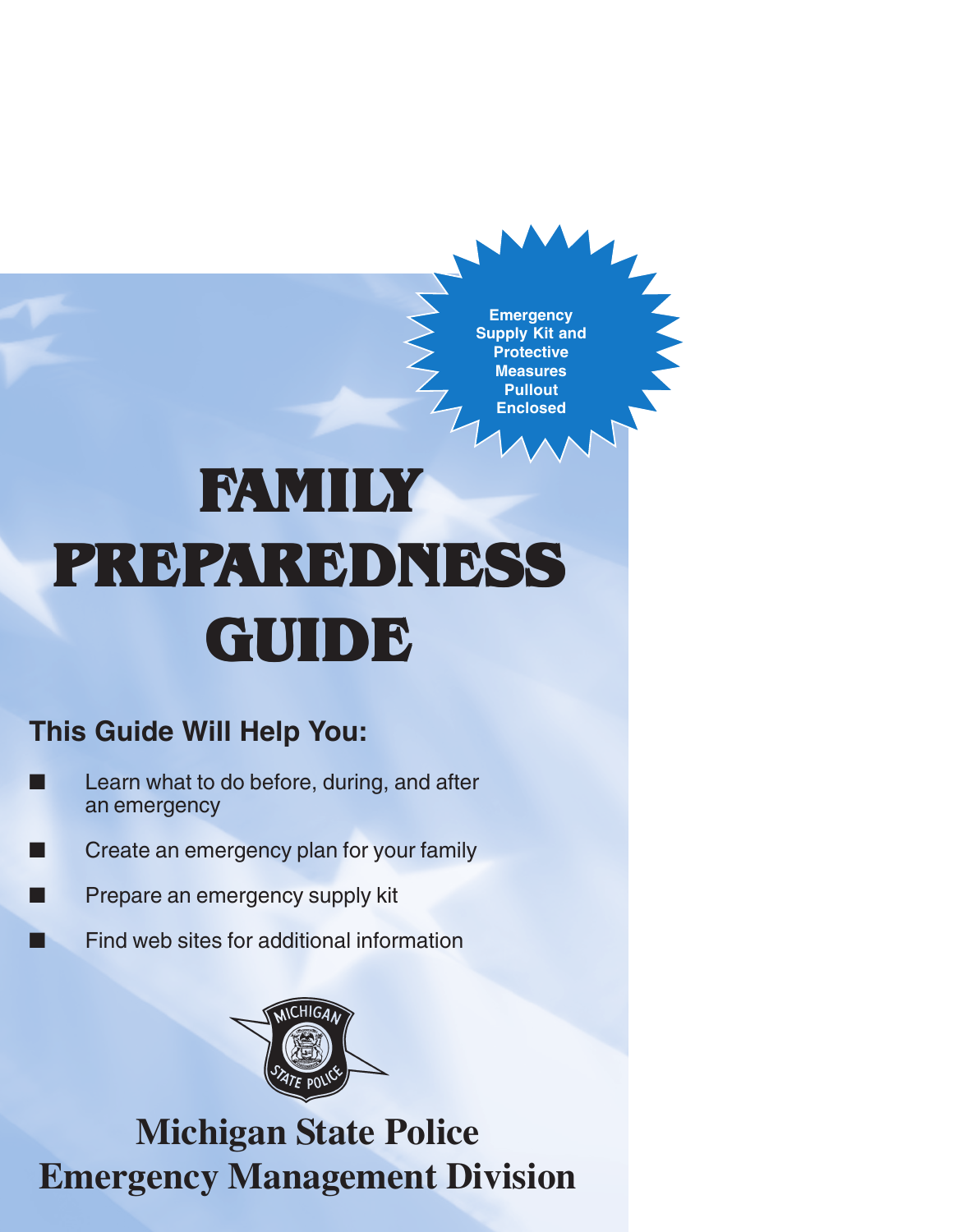#### **A Message from the Michigan State Police Emergency Management Division**

We are pleased to provide you with this Family Preparedness Guide which will assist you in preparing your family to respond to and recover from all types of disaster.

This guide has been created to help you develop an emergency plan, provide information on how to assemble an Emergency Supply Kit, and provide specific contact telephone numbers and web sites which you can use for emergency assistance.

Emergencies can happen at any time. Families, neighborhoods and local communities can improve their safety by working together with emergency managers, law enforcement, and local school administration staff.

Please take time from your hectic lives and spend time with your family while reading this manual. Discuss how each of you would handle these types of situations. It will be quality time with your loved ones and could one day save your lives.

We hope you will keep this manual handy as a reference tool and utilize many of the suggestions found inside to prepare your family for any emergency situation<sup>7</sup>

Sincerely,

Invine Potter

Col. Tadarial J. Sturdivant Capt. John Ort, Capt.<br>State Director of Homeland Security Deputy State Director State Director of Homeland Security Deputy State Director of Homeland<br>and Emergency Management Security and Emergency Managem

June (-

Security and Emergency Management

# WEB SITES

**For more information refer to the Michigan State Police web site at: http://www.michigan.gov/msp**

**or the Emergency Management Division web site at: http://www.michigan.gov/emd**

**Other valuable web sites:**

**http://www.ready.gov http://www.redcross.org http://www.fema.gov http://www.whitehouse.gov/homeland**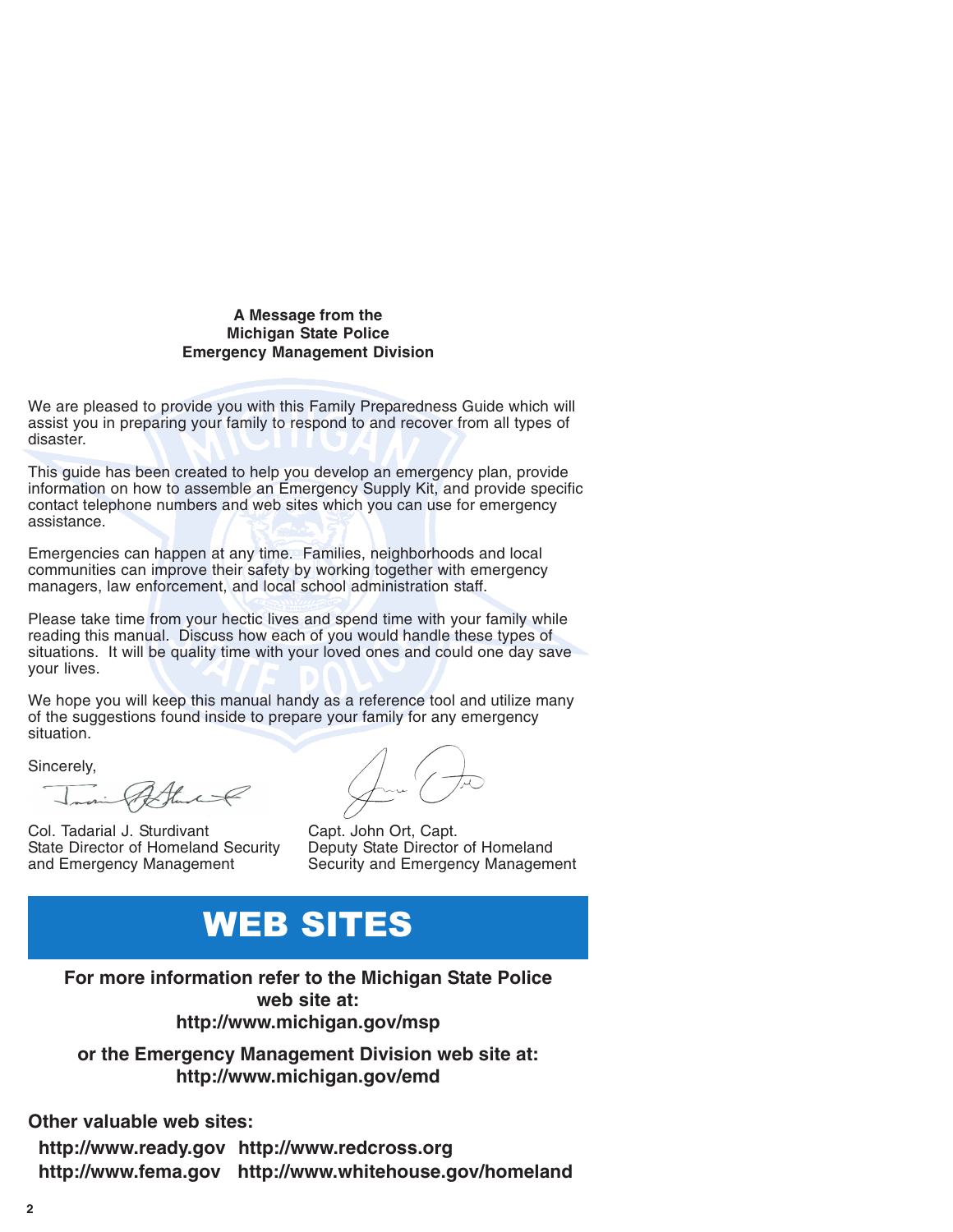| <b>FIRE</b>                                                     |  | <b>FAMILY EMERGENCY TELEPHONE NUMBERS</b><br>DIAL <b>911</b> or ____________________________ |  |                                                                                  |  |  |
|-----------------------------------------------------------------|--|----------------------------------------------------------------------------------------------|--|----------------------------------------------------------------------------------|--|--|
| <b>AMBULANCE</b> DIAL 911 or <u>___________________________</u> |  |                                                                                              |  |                                                                                  |  |  |
| <b>Local Contact</b>                                            |  |                                                                                              |  |                                                                                  |  |  |
|                                                                 |  |                                                                                              |  |                                                                                  |  |  |
|                                                                 |  |                                                                                              |  |                                                                                  |  |  |
|                                                                 |  |                                                                                              |  | Telephone #: Day () _________________________ Evening () _______________________ |  |  |
|                                                                 |  |                                                                                              |  |                                                                                  |  |  |
| <b>Out of Area Contact</b>                                      |  |                                                                                              |  |                                                                                  |  |  |
|                                                                 |  |                                                                                              |  |                                                                                  |  |  |
|                                                                 |  |                                                                                              |  |                                                                                  |  |  |
|                                                                 |  |                                                                                              |  |                                                                                  |  |  |
|                                                                 |  |                                                                                              |  |                                                                                  |  |  |

|                                                                                  | $\overline{\phantom{a}}$ |                                |
|----------------------------------------------------------------------------------|--------------------------|--------------------------------|
| <b>Nearest Relative</b>                                                          |                          |                                |
|                                                                                  |                          |                                |
|                                                                                  |                          |                                |
| Telephone #:: Day () ________________________ Evening () _______________________ |                          |                                |
|                                                                                  | Cell ( ) _____________   |                                |
| <b>Family Work Numbers</b>                                                       |                          |                                |
|                                                                                  |                          |                                |
|                                                                                  |                          |                                |
| <b>Family Physician</b>                                                          |                          |                                |
|                                                                                  |                          | Telephone ( )_________________ |
| Name                                                                             |                          | Telephone ()________________   |
|                                                                                  |                          | Telephone ( )_________________ |
| <b>Family Meeting Places:</b>                                                    |                          |                                |
|                                                                                  |                          |                                |
|                                                                                  |                          |                                |

2. Away from the neighborhood (in case you cannot return home)<br>
<u>Letter with the substitute of the substitute of the substitute of the substitute of the substitute</u> of the substitu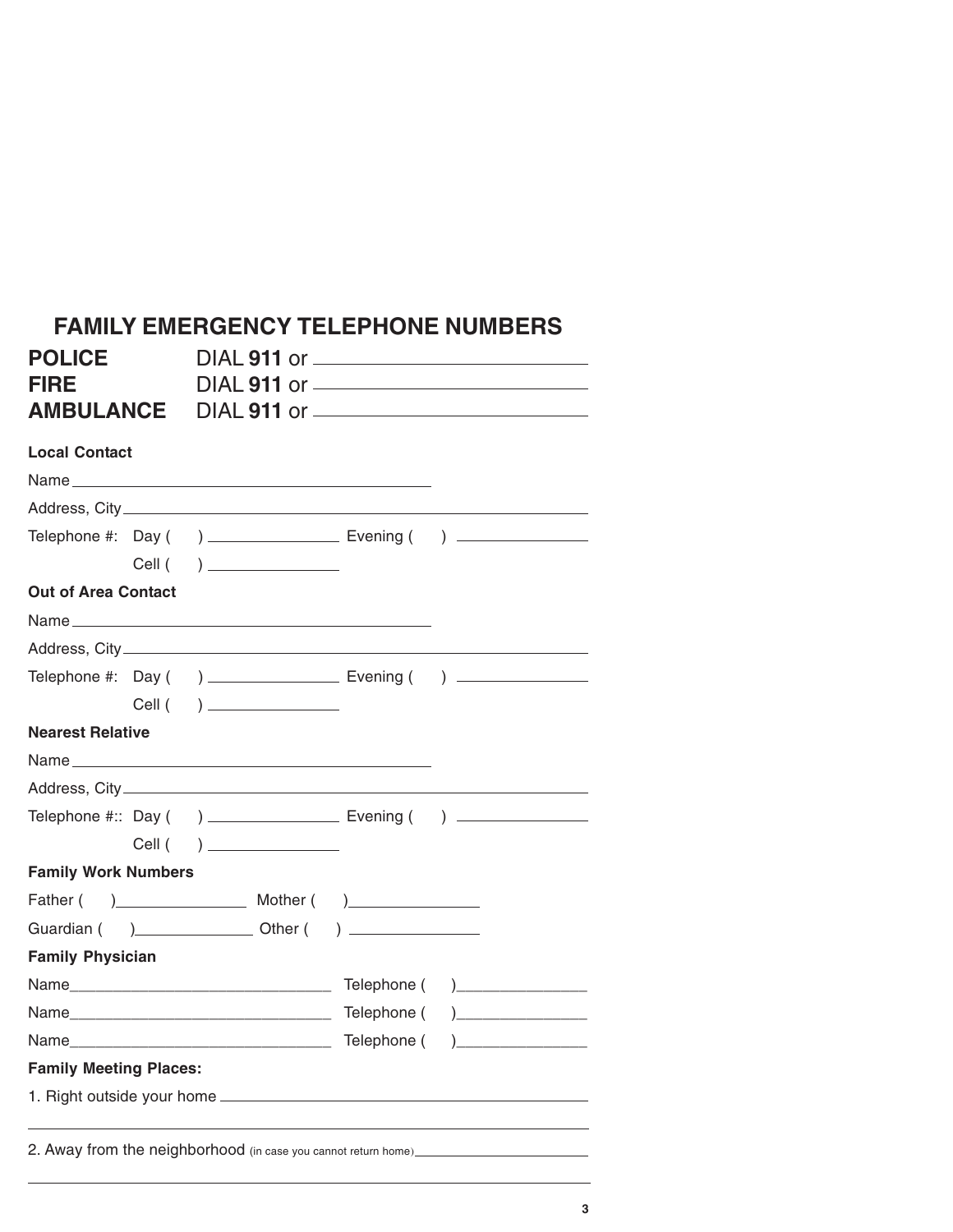### **FAMILY HOME HAZARD HUNT**

An important step in family preparedness is the identification of hazards in your home. Once the hazards are identified, it doesn't take much time or effort to make your home a safer place to live.

Getting Started: Using the checklist below, involve the entire family, especially your children, in a home hazard hunt. Remember that anything that can move, break, fall, or burn is a potential hazard. Foresight, imagination, and common sense are the only tools you will need! After identifying what needs to be done, devise a plan and do it.

#### **Kitchen**

Yes No

- ❒ ❒ Wear snug-fitting clothes when cooking
- ❒ ❒ Do not leave food unattended when cooking
- ❒ ❒ Keep pan handles turned in while cooking
- $\Box$   $\Box$  Keep a pan lid nearby in case of fire
- ❒ ❒ Keep cooking areas clean and clear of combustibles
- ❒ ❒ Keep cords from dangling
- ❒ ❒ Ensure outlets near the kitchen sink are GFI (Ground Fault Interrupt) equipped
- $\Box$   $\Box$  Keep sharp knives out of reach of children

#### **Outside**

Yes No

- ❒ ❒ Clear dry vegetation and rubbish from around the house
- ❒ ❒ Use barbecue grills away from buildings and vegetation
- ❒ ❒ Dispose of barbecue briquettes in a metal container
- ❒ ❒ Maintain a "greenbelt" around rural buildings
- $\Box$   $\Box$  Check with the fire department before burning debris or using a burn barrel

#### **All Rooms**

- Yes No
- ❒ ❒ Ensure floor coverings (rugs, carpets) are properly secured to prevent tripping hazards
- ❒ ❒ Separate draw cords on blinds and drapes to reduce strangulation hazards for kids
- $\n  $\square$ \n  $\square$ \n  $\square$  \n  $\square$  \n  $\square$  \n  $\square$  \n  $\square$  \n  $\square$  \n  $\square$$

#### **Garage/Attic/Shed**

Yes No

- $\Box$   $\Box$  Use gasoline as motor fuel only and never store it inside the home
- $\Box$   $\Box$  Keep only a small quantity of gasoline, if necessary, in an approved container
- $\Box$   $\Box$  Keep flammable liquids such as paints and thinners in their original containers and store on or near the ground and away from sources of heat, sparks, or flame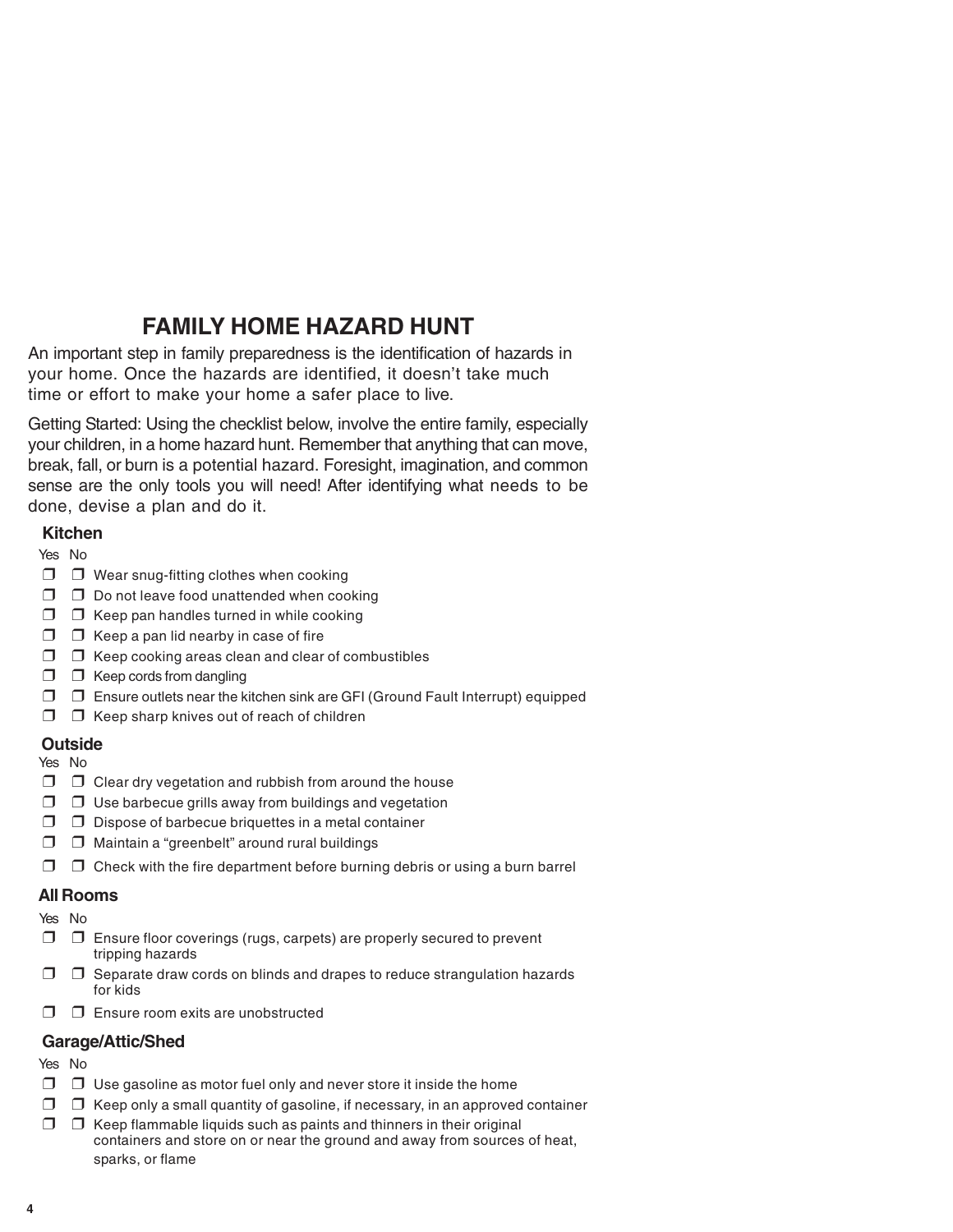#### **Smoking and Matches**

Yes No

- ❒ ❒ Store matches and lighters out of reach of children
- ❒ ❒ Use large, deep, non-tip ashtrays
- ❒ ❒ Never smoke when drowsy or in bed
- $\Box$   $\Box$  Dispose of ashes and cigarette butts in a metal can at least daily
- ❒ ❒ Check furniture for smoldering cigarettes every night, especially after parties

#### **Electricity**

#### Yes No

- $\Box$   $\Box$  Avoid the use of extension cords (if used, ensure the correct wattage rating)
- $\Box$   $\Box$  Plug only one heat producing device into an electrical outlet
- ❒ ❒ Ensure cords are not placed under rugs
- ❒ ❒ Verify circuits are not overloaded
- ❒ ❒ Replace damaged cords, plugs, sockets
- $\Box$   $\Box$  Use bulbs with the correct wattage for lamps and fixtures
- ❒ ❒ Check fuses/circuit breakers for the correct amperage ratings
- ❒ ❒ Don't override or bypass fuses or circuit breakers

#### **Clothes Washer and Dryer**

Yes No

- ❒ ❒ Verify that appliances are properly grounded
- $\Box$   $\Box$  Ensure lint filter is cleaned regularly and serviceable
- $\Box$   $\Box$  Check vent hose and vent line to ensure they are clean and provide unobstructed airflow

#### **Fire Extinguisher**

Yes No

- $\Box$   $\Box$  Verify that an all purpose fire extinguisher (Class ABC) is maintained in an accessible location
- $\Box$   $\Box$  Ensure that all occupants know how to use it
- ❒ ❒ Are additional fire extinguishers kept in the kitchen, garbage, basement, and sleeping area?
- $\Box$   $\Box$  Store used oily rags in sealed metal containers
- ❒ ❒ Never store combustibles such as newspapers

#### **Heating Equipment**

Yes No

- ❒ ❒ Ensure fireplace inserts and gas/wood stoves comply with local codes
- ❒ ❒ Clean and inspect chimney annually
- ❒ ❒ Dispose of ashes in metal containers
- $\Box$   $\Box$  Keep clothes, furnishings and electrical cords at least 12" from wall heaters and 36" from portable heaters
- ❒ ❒ Service furnace annually
- ❒ ❒ Set water heater thermostat at 120 degrees F
- $\Box$   $\Box$  Elevate new or replacement gas water heaters at least 18" above the floor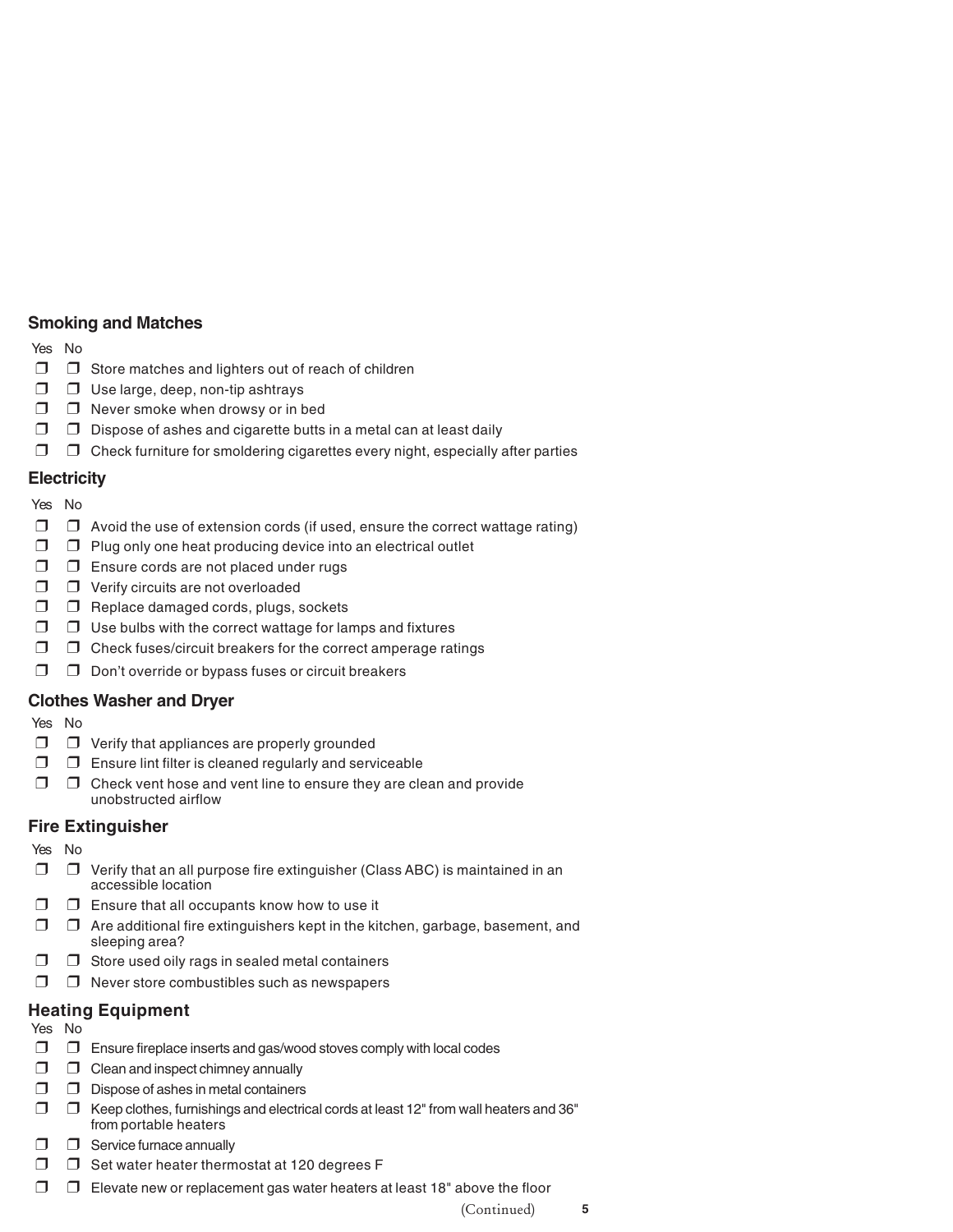#### **Bathrooms**

Yes No

- ❒ ❒ Store poisonous cleaning supplies and medications in "childproof" cabinets
- $\Box$   $\Box$  Replace glass bottles with plastic containers
- ❒ ❒ Ensure all outlets are GFI equipped

#### **Family Preparedness**

Yes No

- $\Box$   $\Box$  Plan two unobstructed exits from every room, including the second floor and make sure everyone knows them
- ❒ ❒ Designate a meeting place outside
- ❒ ❒ Have an out-of-state contact for family check after a disaster/emergency
- $\Box$   $\Box$  Develop an escape plan and practice it regularly
- ❒ ❒ Store important papers and valuables in a fire proof safe or cabinet
- ❒ ❒ Maintain proper insurance and coverage for your home and its contents (earthquake, flood, renters, fire)

#### **Smoke Detector**

Yes No

- $\Box$   $\Box$  Installed properly on every level
- ❒ ❒ Tested at least once a month
- $\Box$   $\Box$  Battery replaced twice each year when you change your clocks in the spring and fall

#### **Earthquake Hazards (All Rooms)**

Yes No

- ❒ ❒ Bolt heavy, tall, upright furniture to wall studs
- ❒ ❒ Lock or remove rollers on beds, furniture and appliances
- $\Box$   $\Box$  Secure hanging plants and light fixtures with one or more guide wires to prevent swinging into walls or windows and breaking
- ❒ ❒ Secure kitchen and bathroom cabinets with "positive" (self-closing) latches
- ❒ ❒ Secure items on shelves with quake mats, velcro, low shelf barrier, etc.
- ❒ ❒ Store heavy and/or breakable items on lower shelves
- ❒ ❒ Strap water heater to wall studs
- ❒ ❒ Use flexible connections on gas appliances
- ❒ ❒ Check chimney for loose bricks and repair as needed
- $\Box$   $\Box$  Check foundation for cracks and repair as needed
- ❒ ❒ Bolt home to foundation to prevent shifting during earthquake
- ❒ ❒ Secure mirrors and pictures to the wall or hang them with heavy wire, looped through eye screws or tongue-in-groove hangers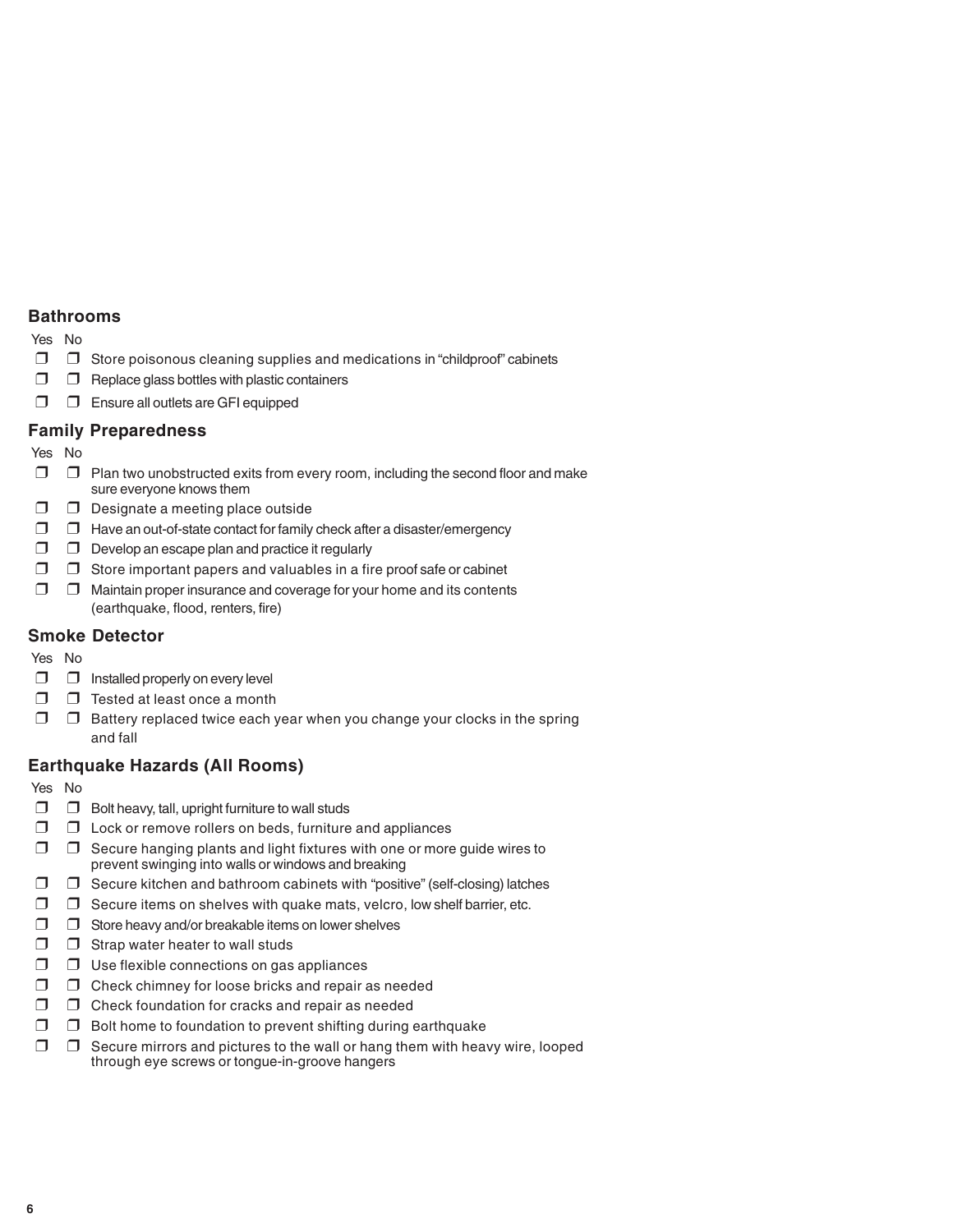### **BEFORE AN EMERGENCY HAPPENS**

An emergency can occur without warning, leaving little or no time for you and your family to plan. What would you do if basic services-water, gas, electricity or telephones-were cut off? Local officials and relief workers will be on the scene after a disaster, but they cannot reach everyone right away. It is necessary for you to learn about the things that you can do to be prepared — before an emergency occurs. Follow the steps listed in this brochure to create your family's disaster plan. **Knowing what to do is your your responsibility and your best protection.**

### **4 Steps to Safety**

### **1 Find Out What Could Happen to You**

- Meet with household members and discuss the dangers of possible emergency events, including fire, severe weather, hazardous spills, and terrorism.
- Learn about your community's warning signal: what it sounds like and what you should do when you hear it.
- Find out how to help elderly or disabled persons, if needed.
- Ask about animal care after a disaster. Animals may not be allowed inside emergency shelters due to health regulations.
- Find out about the disaster plans in your workplace, your children's school or daycare center, and other places where your family spends time.

### **2 Create an Emergency Plan**

Pick two places to meet: 1-Right outside your home in case of a sudden emergency, like a fire.

2-Outside your neighborhood in case you can't return home.

- All family members must know their address & phone number.
- Choose an out-of-town or out-of-state contact your family or household will call or e-mail to check on each other should an emergency occur. Other family members should call this person and tell them where they are. Everyone must know your contact's phone number.
- Discuss what to do in an evacuation. Plan how to take care of your pets.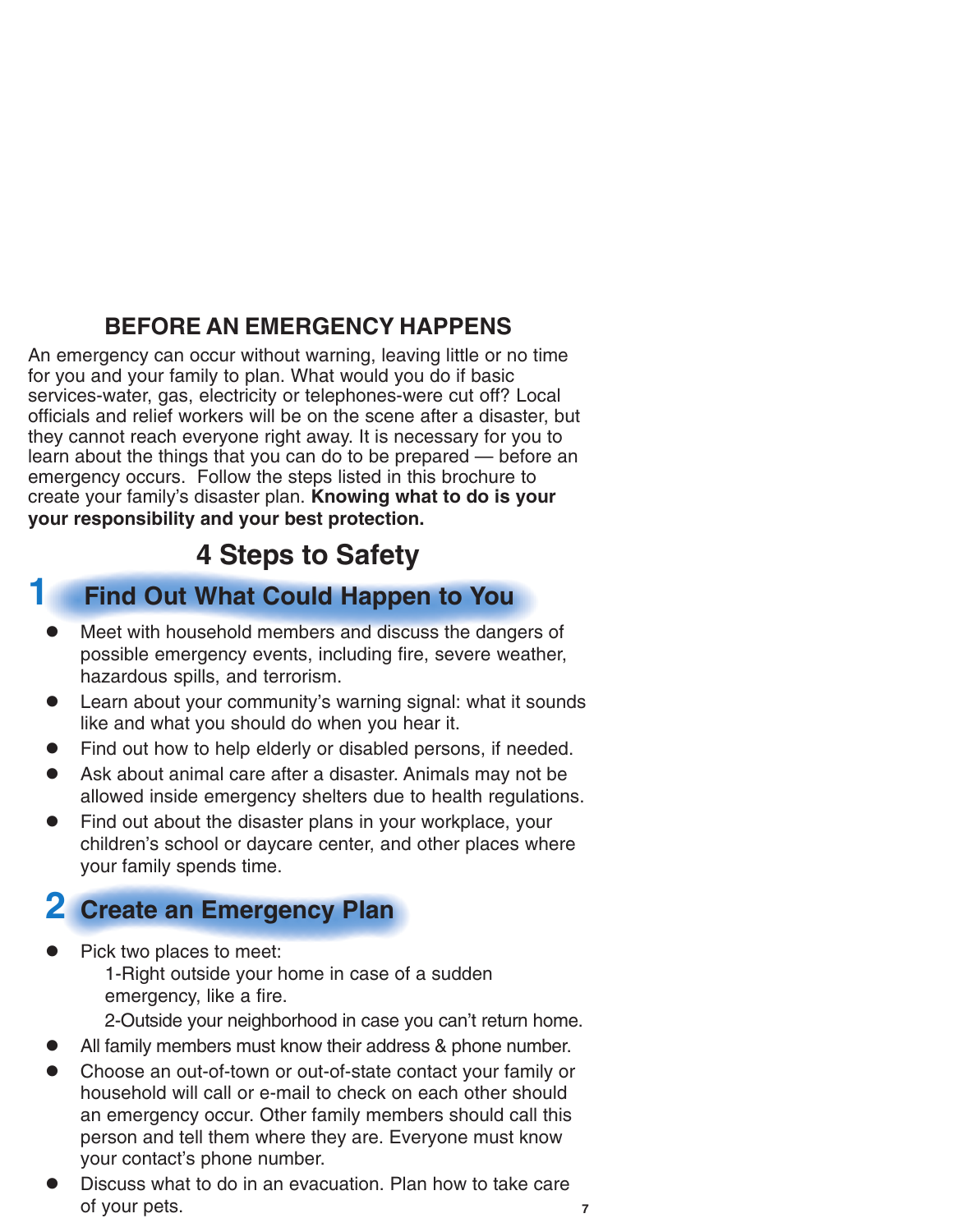## **3 Complete This Checklist**

- $\Box$  Post emergency telephone numbers by the phones (fire, police, ambulance, etc.).
- ❒ Teach children how and when to call 911 for emergency help.
- $\Box$  Show each family member how and when to turn off the water, gas and electricity at the main switches.
- ❒ Check if you have adequate insurance coverage, with special attention to flood insurance.
- $\Box$  Teach each family member how to use the fire extinguisher (ABC type) and show them where it's kept.
- $\square$  Install smoke detectors on each level of your home, especially near bedrooms.
- ❒ Stock emergency supplies and assemble an **Emergency Supply Kit**.
- ❒ Take a Red Cross first aid and CPR class.
- $\Box$  Find the safe spots in your home for each type of emergency.
- ❒ Determine the best escape routes from your home. Find two ways out of each room.

### **4 Practice and Maintain Your Plan**

- Quiz your kids every six months so they remember what to do.
- Conduct regular fire and emergency evacuation drills.
- Replace stored water and food every six months.
- Test and recharge your fire extinguisher(s) according to manufacturer's instructions.
- Test your smoke detectors monthly and change the batteries twice each year when you change your clocks in the spring and fall

#### **Prior to an Emergency**

Check your local School Emergency Plan...

You need to know if they send children home or keep children at school until a parent or designated adult can pick them up. Be sure that the school has updated information about how to reach parents and responsible caregivers to arrange for pick up. Ask what type of authorization the school may require to release your child. During times of emergency, the school telephones may be overwhelmed with calls.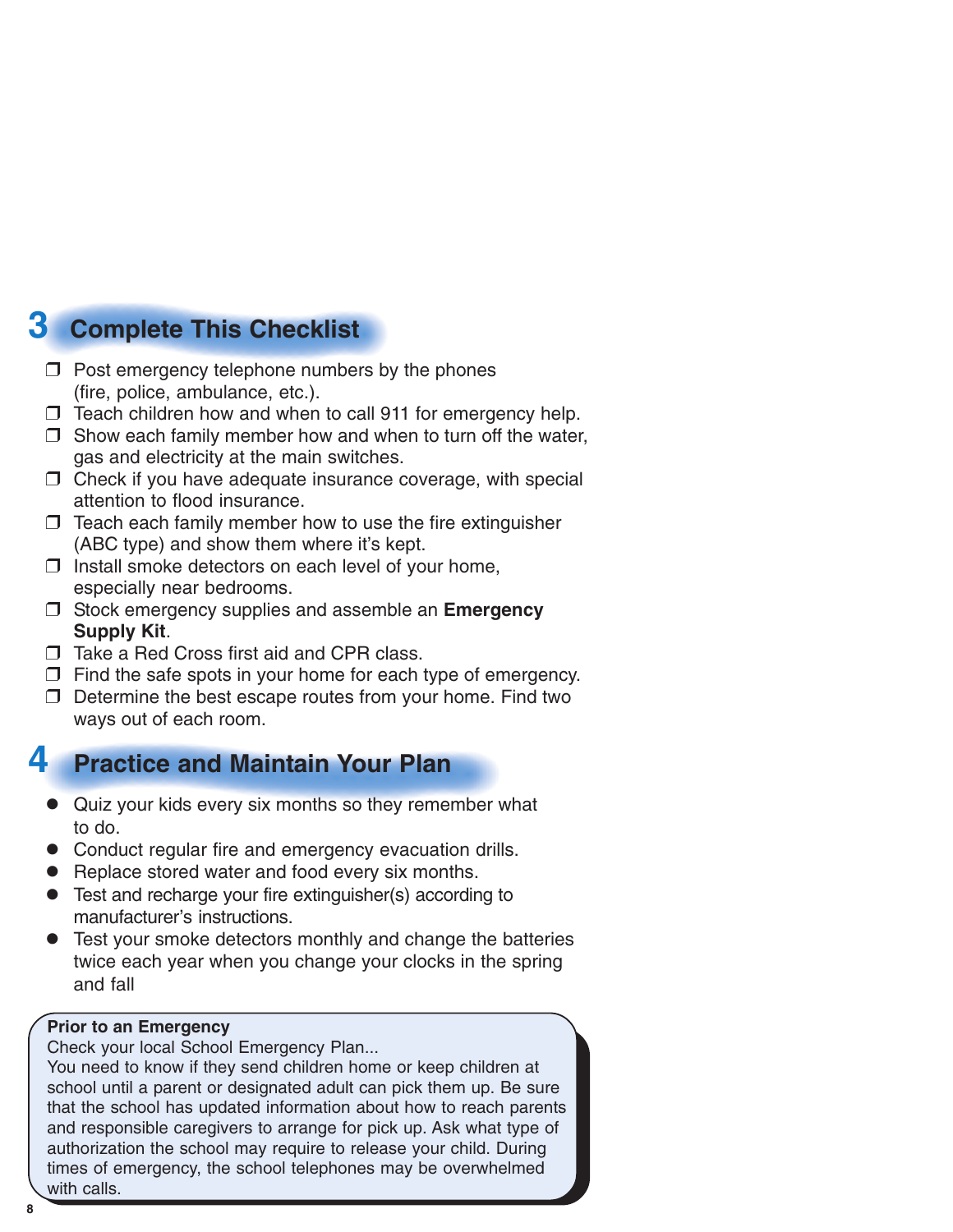### **PREPAREDNESS KIT FOR YOUR HOME**

An emergency may require the immediate evacuation of your home. The following items should be assembled and placed into a small portable container (backpack or duffel bag) readily accessible so that it can be grabbed as you flee your home.

- A small battery powered radio (AM is enough) and extra batteries
- Flashlight with extra batteries
- A small amount of cash and change, and a credit card
- An extra set of car and house keys
- Critical family documents in a portable, fireproof container:
	- Social Security Cards
	- Insurance policies
	- Wills
	- Deeds
	- Savings and checking account numbers
	- Birth and Marriage Certificates
	- Inventory of household property and valuables/assets (video of your homes contents or pictures are extremely beneficial)
	- Extra pair of glasses (if needed)

### **PREPAREDNESS KIT FOR YOUR CAR**

Keep your car equipped with emergency supplies. Never allow the gas tank to drop below half full. If warnings of an impending emergency are being broadcast, fill up. Gas stations may be affected by the emergency and unable to be used. Keep the following items stored in a portable container:

- $\bullet$  A small battery powered radio (AM is enough) and extra batteries
- Flashlight with extra batteries
- $\bullet$  Cellular phone
- **•** Blanket
- **•** Jumper cables
- Fire extinguisher
- $\bullet$  Maps
- $\bullet$  Shovel
- **•** Flares
- Bottled water
- $\bullet$  Tire repair kit and pump
- Nonperishable, high energy foods (granola bars, canned nuts, hard candy, trail mix, peanut butter & crackers)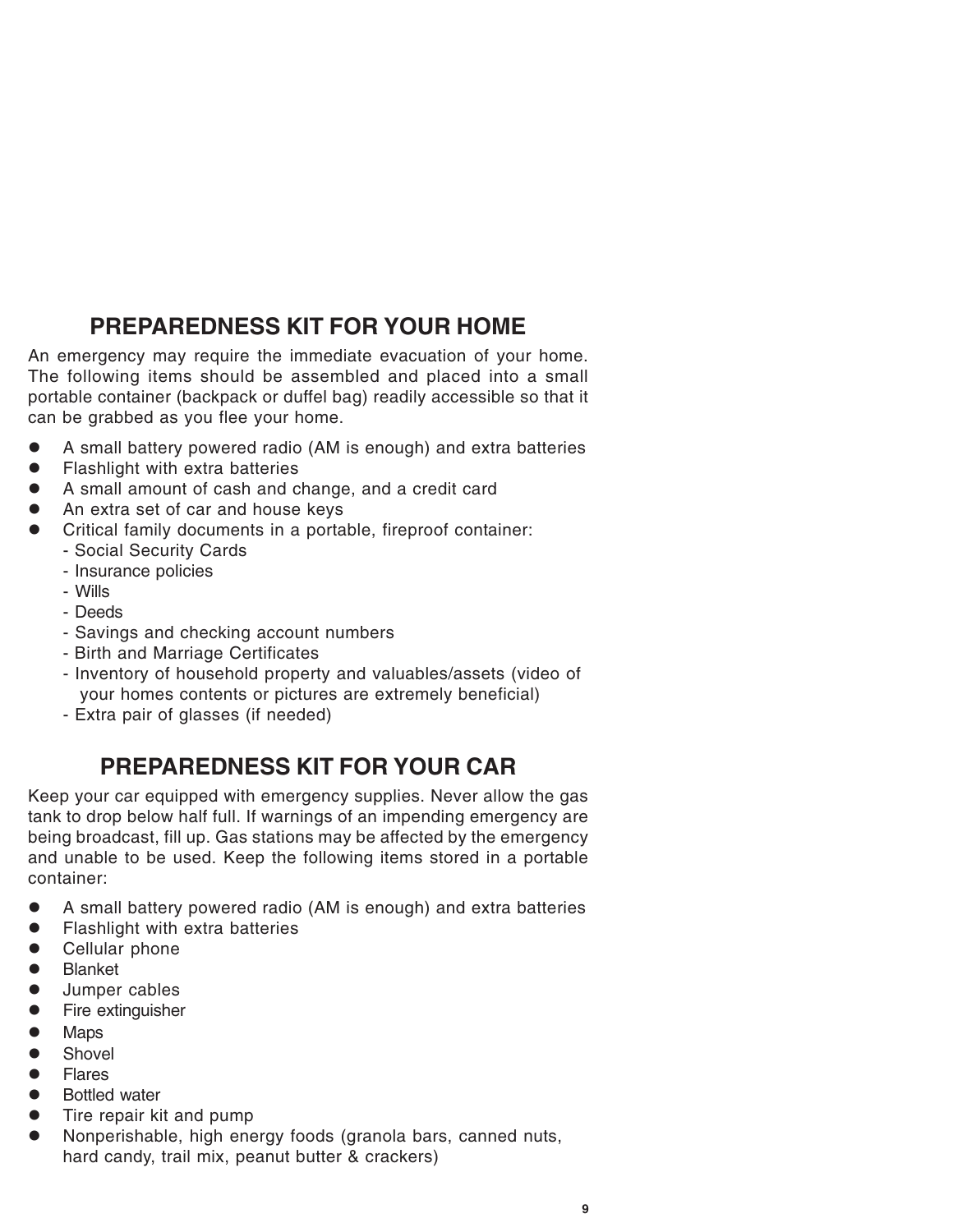### **WHEN AN EMERGENCY HAPPENS**

During and after an emergency, it is important to stay calm. Even after an event, there may still be many dangers. What seems like a safe distance or location may not be. **Stay tuned to your local emergency station and follow the advice of trained professionals.** Unless told to evacuate, avoid roads to allow emergency vehicles access. What you do next can save your life and the lives of others.

During an emergency you might be cut off from food, water and electricity for several days or more. If power is out, food stores may be closed and your water supply may not be accessible. Here are some suggestions:

**Water:** If an emergency catches you without a supply of clean water, you can use ice cubes and the water in your hot-water tank or pipes. If it is safe to go outside, you can also purify water from streams or rivers, rainwater, ponds and lakes, natural springs and snow by boiling (for 5 minutes), distilling or disinfecting. To purify water with bleach, use 10 drops of bleach per gallon of water. Use only regular household liquid bleach that contains only 5.25% sodium hypochlorite.

**Food:** During and after an emergency, it will be important that you keep up your strength by eating at least one well-balanced meal each day. Take vitamin, mineral and/or protein supplements.

### **If Your Power Goes Out**

- Remain calm, and assist family members or neighbors who may be vulnerable if exposed to extreme heat or cold.
- Locate a flashlight with batteries to use until power comes back on. **Do not use candles**—this can cause a fire.
- Turn off sensitive electric equipment such as computers, VCRs, and televisions.
- $\blacksquare$  Turn off major electric appliances that were on when the power went off. This will help to prevent power surges when electricity is restored.
- Keep your refrigerator and freezer doors closed as much as possible to keep cold in and heat out.
- Do not use the stove to heat your home this can cause a fire or fatal gas leak.
- Use extreme caution when driving. If traffic signals are out, treat each signal as a stop sign—come to a complete stop at every intersection and look before you proceed.
- Do not call 9-1-1 to ask about the power outage. Listen to the news radio stations for updates.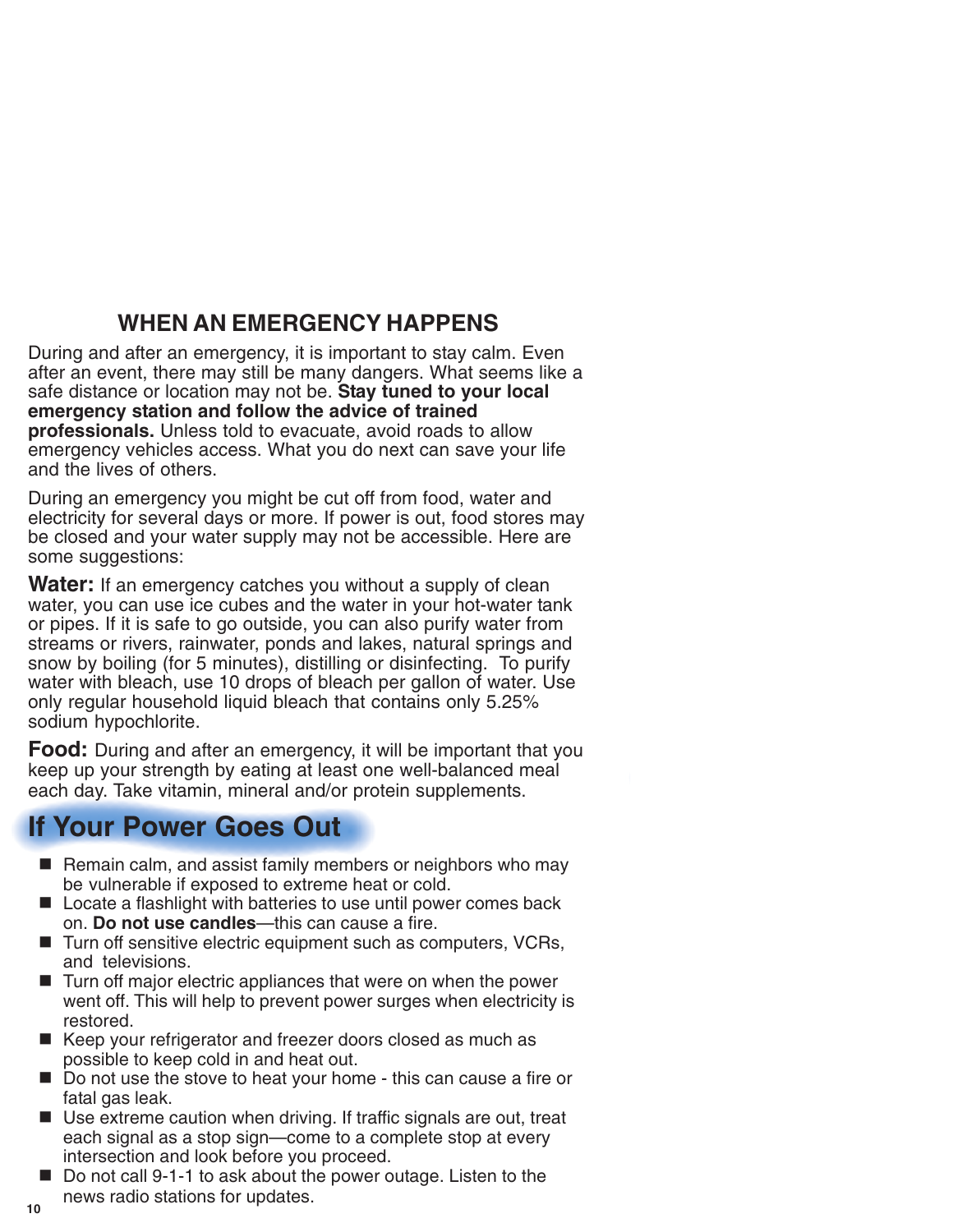# **If You Have Pets**

Create a survival kit for your pet. This should include:

- I Identification collar and rabies tag.
- Carrier or cage.
- **Leash.**
- Any medications (be sure to check expiration dates).
- Newspapers and plastic trash bags for handling waste.
- At least a 2-week supply of food, water, and food bowls.
- **Veterinary** records (most animal shelters do not allow pets without proof of vaccination).

Pets should not be left behind. If you have no other choice but to leave your pet at home, **place your pet in a safe area inside your home with plenty of water and food. Never leave pets chained outside.** Place a note outside your home listing what pets are inside, where they are located, and phone numbers of where you can be reached.

### **Neighbors Helping Neighbors**

Working with neighbors in an emergency can save lives and property. Meet with your community members to plan how you could work together until help arrives. If you're a member of a neighborhood organization, such as a home association or crime watch group, introduce emergency preparedness as a new activity. Know your neighbor's special skills and consider how you could help those with special needs, such as people with disabilities and elderly persons.

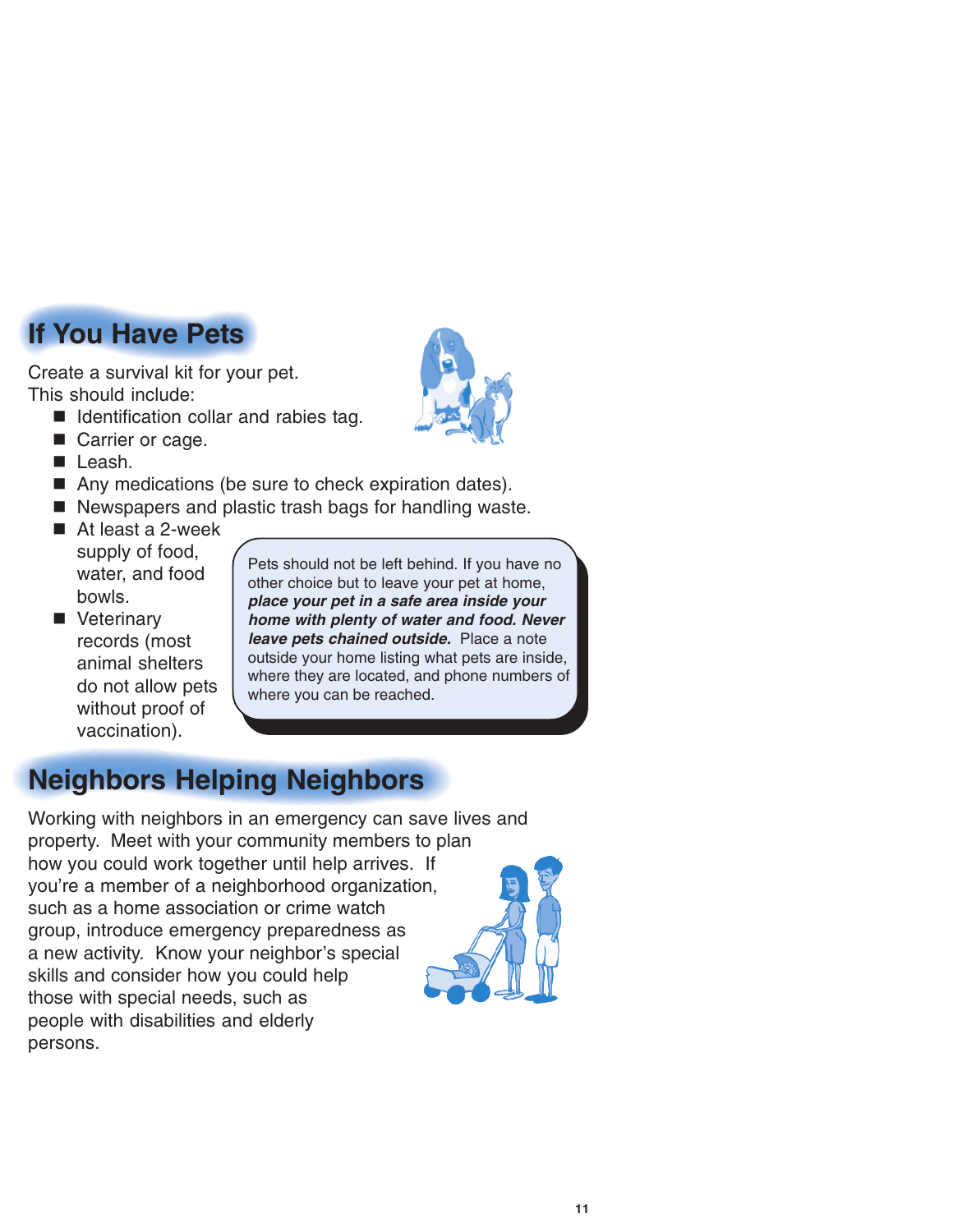### **MICHIGAN HAZARDS**

### **Technological Hazards**

If you are notified or become aware of a technological hazard such as a hazardous spill/release, fire, or explosion, **do not panic**. If you need to get out of the surrounding area or are directed to evacuate, do so immediately.

#### **How to Evacuate**

- Take your Emergency Supply Kit.
- Travel on routes specified by local authorities.
- Cover your nose and mouth with a wet cloth if told to do so.
- Lock your home.
- $\blacksquare$  Head upwind of the incident.

#### **If you are sure you have time:**

- Shut off water, gas, and electricity before leaving.
- Post a note telling others when you left and where you are going.
- Make arrangements for your pets.

### **How to Shelter in Place**

If you are instructed to stay inside and not to evacuate:

- Close and lock windows and doors.
- Seal gaps under doorways and windows with wet towels and duct tape if told to do so.
- Turn off ventilation systems, water, and gas.

### **Terrorism**

**12** such events. Terrorist attacks have left many concerned about the possibility of future incidents in the United States and their potential impact. Terrorist goals are to destabilize government and panic citizens. They try to keep us quessing about what might happen next, increasing our worries. However, there are things you and your family can do to prepare for the unexpected. This can reduce the stress that you may feel now and later should another emergency arise. Being prepared ahead of time can reassure you and your children that you can have a measure of control even in the face of



**Emergency** personnel are trained to respond to these situations. They will tell you what to do, either at the incident site, or via TV or radio.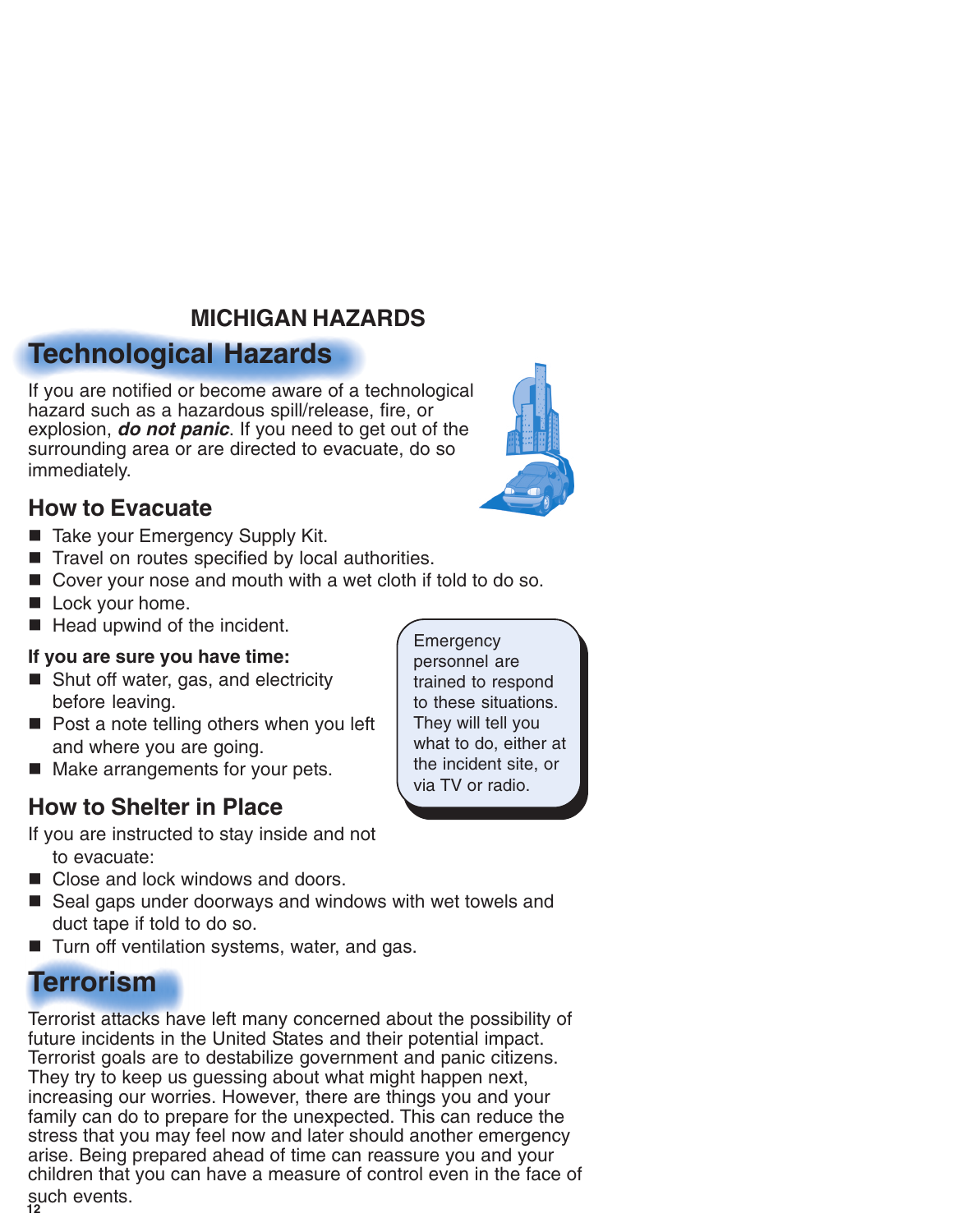#### **What can you do?**

- $\blacksquare$  Prepare to deal with a terrorist incident by adapting many of the same techniques used to prepare for other crises.
- Take precautions when traveling. Be aware of suspicious or unusual behavior.
- Do not accept packages from strangers. Do not leave luggage unattended.
- $\blacksquare$  Learn basic first aid enroll in a First Aid/ CPR course at your local Red Cross.



U Volunteer to help your community prepare for and respond to emergencies through the Michigan Citizen Corps at: http://www.michigan.gov/mcsc/

### **Natural Hazards**

Michigan is vulnerable to a variety of types of severe weather including tornadoes, thunderstorms, flash floods, snowstorms, and ice storms. Because of this, it is important for you to understand the difference between a watch and a warning for severe weather. A severe storm watch means that severe weather may develop. A severe weather warning means a storm has developed and is on its way—take cover immediately!

The safest place to ride out any storm is inside a secure building, home or apartment building. You should:

- Listen to weather updates and stay informed.
- Be ready to evacuate if necessary.
- Keep away from windows and doors.
- Have your Emergency Supply Kit handy.
- Purchase a battery operated NOAA weather radio.

### **Tornadoes**

Tornadoes are dangerous because of their high winds and ability to lift and move heavy objects. If you receive a tornado warning, seek shelter immediately.

#### **At home:**

- Go to the basement, storm shelter, or a room near the center of the house.
- $\blacksquare$  In a high-rise or other public building, move to the interior, preferably a stairwell or hallway.

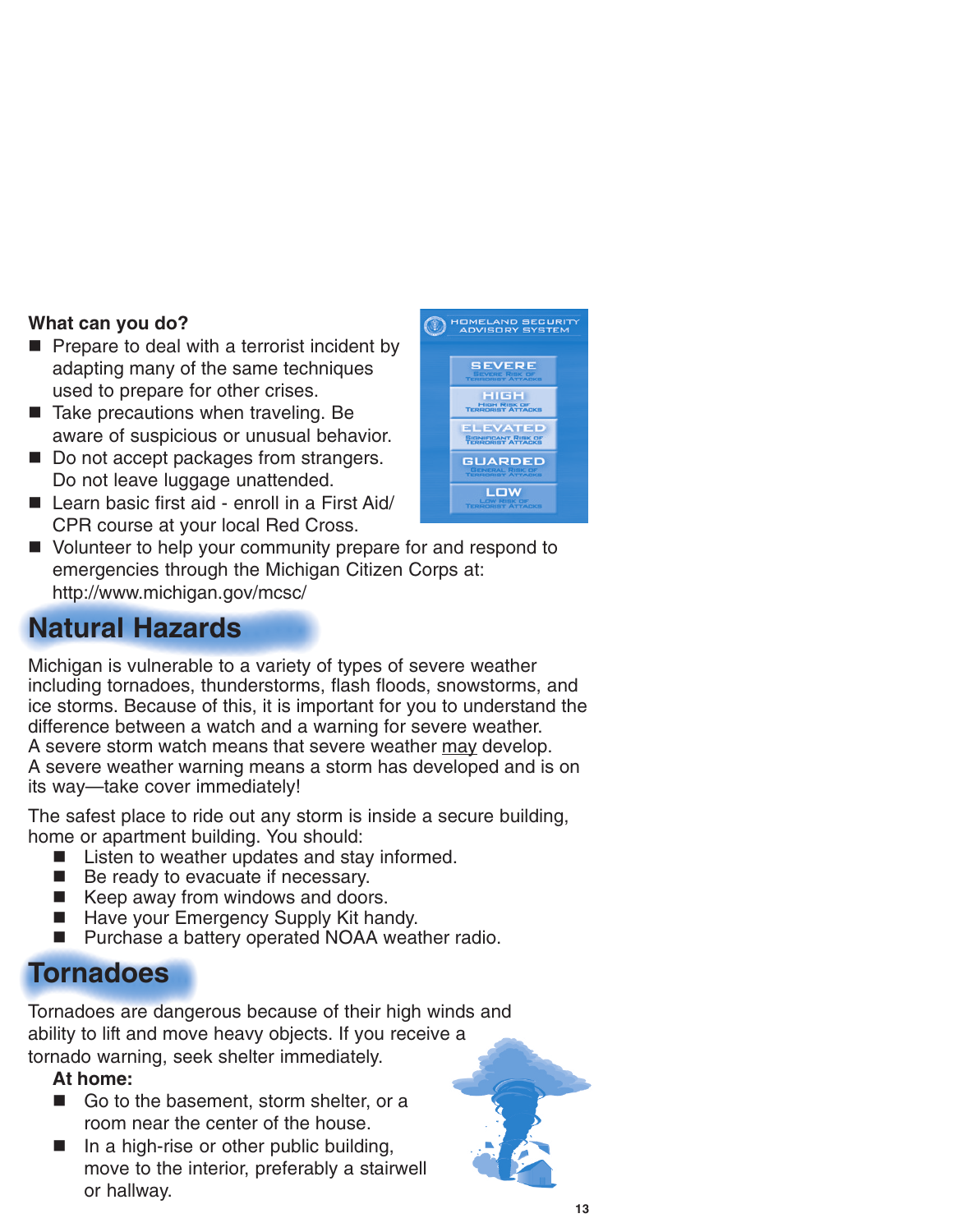#### **If you are in your car:**

- STOP! Get out and lie flat, face down in a low area.
- Cover your head and wait for the tornado to pass.
- Do not use overpasses as a shelter.

### **Flooding**

Floods are the most common and widespread of all natural disasters and can occur nearly anywhere in the United States. The sheer force of just six inches of swiftly moving water can knock people off their feet.



- Find out if you live in a flood-prone area and identify dams in your area.
- Ask your local emergency management coordinator about official flood warning signals.
- Flash flooding can be very dangerous because of strong, swift currents.
- If flood waters rise around your car, get out and move to higher ground immediately. Cars can be easily swept away in just 2 feet of moving water.
- Stay away from and report downed power lines.

### **Winter Storms and Ice Storms**

Heavy snowfall and extreme cold can immobilize an entire region. Even areas which normally experience mild winters can be hit with a major snow storm or extreme cold. The results can range from isolation to the havoc of cars and trucks sliding on icy highways.

- $\blacksquare$  Know the terms used by weather forecasters.
- Purchase a battery-powered NOAA weather radio.
- Listen to the radio or television for weather reports and emergency information.
- Make sure you have sufficient heating fuel.
- Make sure you have an alternate heat source and a supply of fuel.
- Wear several layers of loose fitting, light weight, warm clothing rather than one layer of heavy clothing.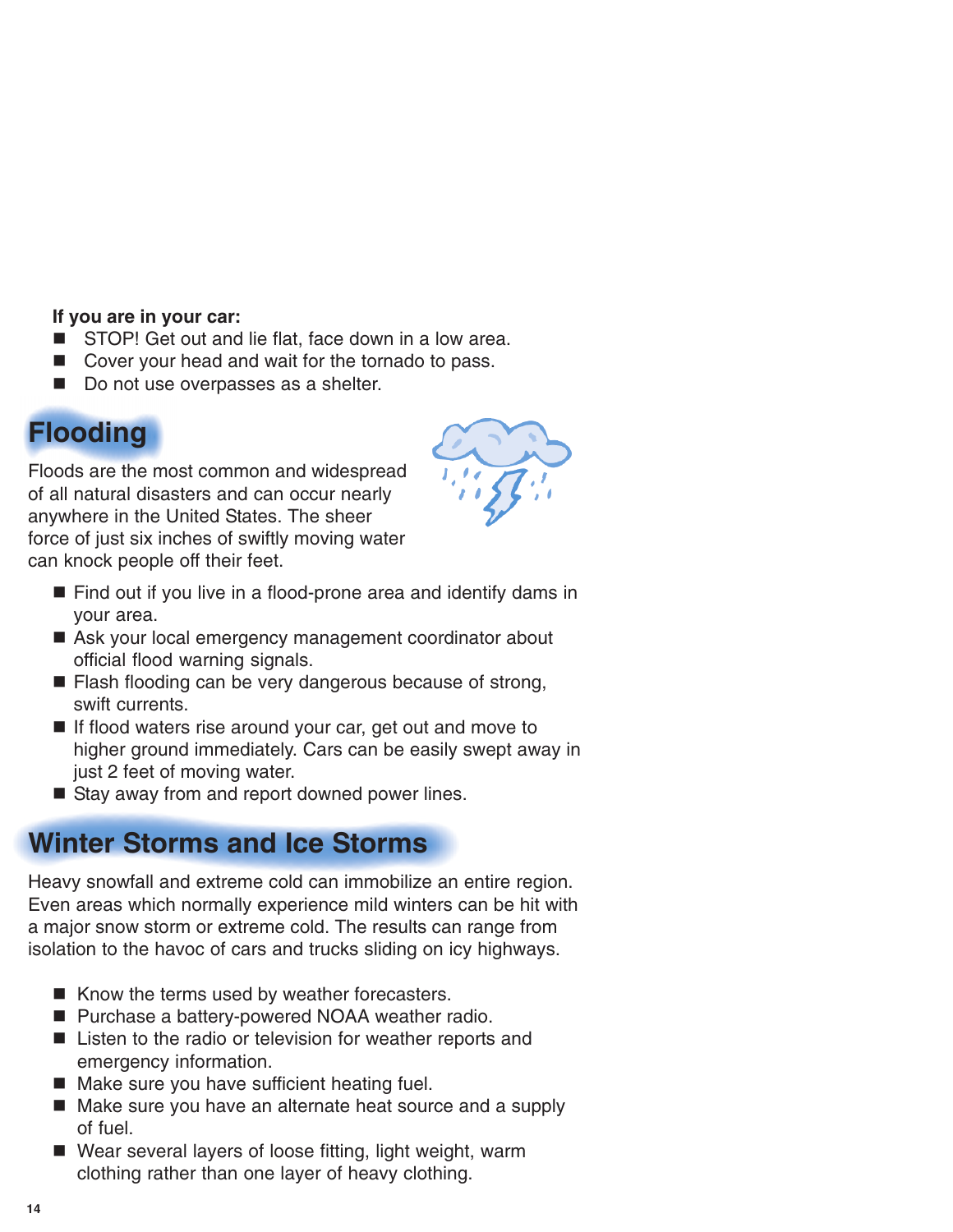### **Recovering from an Emergency**

Recovery continues even after you return home, as you and your family face the emotional and psycho-

logical effects of the event. Reactions vary from person to person, but may include:

- Restless sleep or nightmares
- **Anger or wanting revenge**
- Numbness or lack of emotion
- Needing to keep active, restlessness
- Needing to talk about your experiences
- **Loss of appetite**
- **Neight loss or gain**
- **Headaches**
- **Mood swings**



All of the above are normal reactions to stressful events, and it is important to let people react in their own way. In particular, children may need reassurance and extra attention. It is best to encourage them to share their feelings, even if you must listen to their stories repeatedly—this is a common way for children to grasp what they've experienced. You may also want to share your feelings about the event with them.